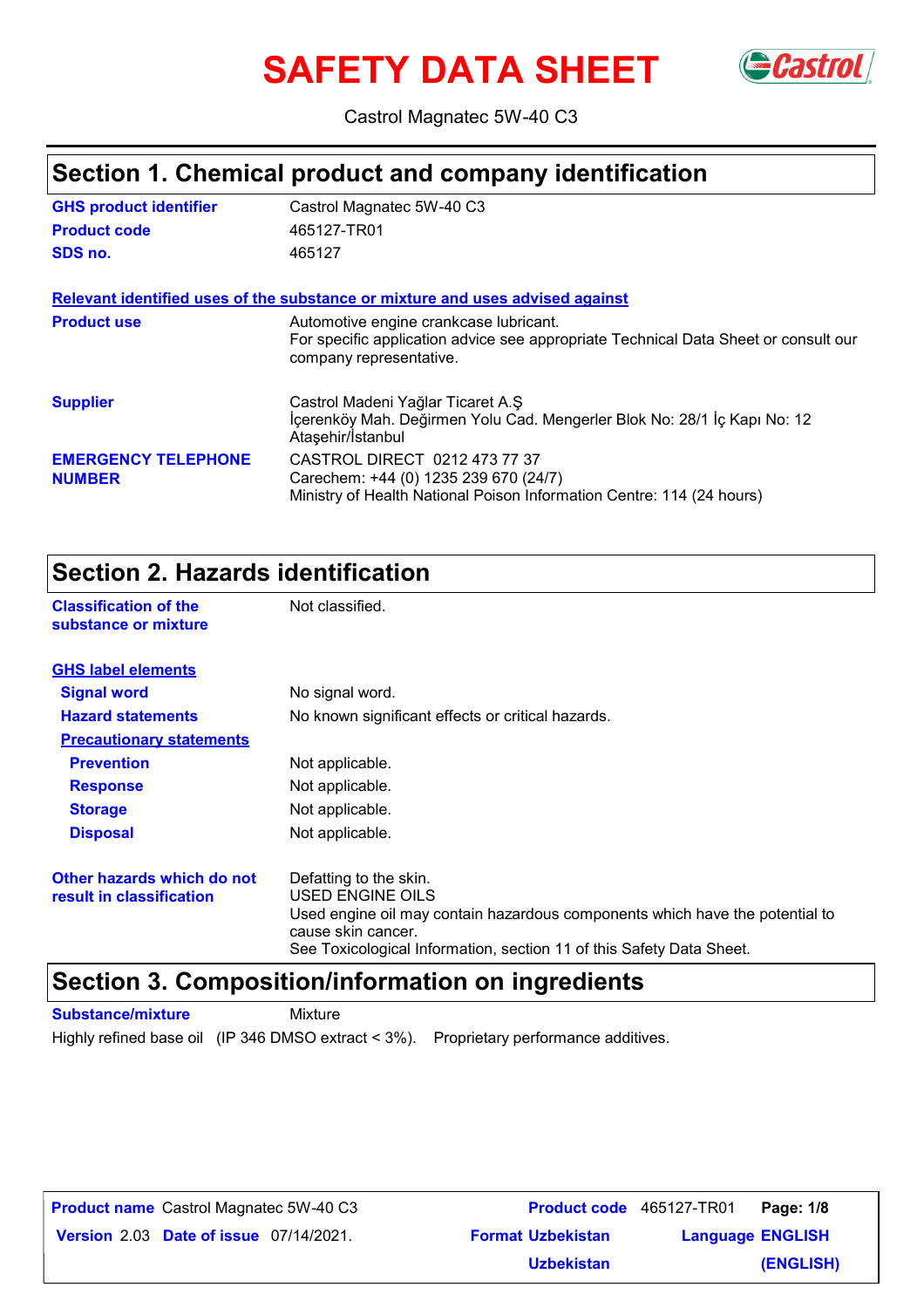# **Section 3. Composition/information on ingredients**

| <b>Ingredient name</b>                                                                                                                                                                                                 | $\frac{9}{6}$                     | <b>CAS number</b>                                                     |
|------------------------------------------------------------------------------------------------------------------------------------------------------------------------------------------------------------------------|-----------------------------------|-----------------------------------------------------------------------|
| Lubricating oils (petroleum), C20-50, hydrotreated neutral oil-based<br>Distillates (petroleum), hydrotreated heavy paraffinic<br>Lubricating oils (petroleum), C15-30, hydrotreated neutral oil-based<br>Alkyl phenol | I≥10 - ≤25<br>5≤ا<br>ا≤3<br>< 0.1 | 72623-87-1<br>64742-54-7<br>72623-86-0<br>74499-35-7 /<br>121158-58-5 |

**There are no additional ingredients present which, within the current knowledge of the supplier and in the concentrations applicable, are classified as hazardous to health or the environment and hence require reporting in this section.**

**Occupational exposure limits, if available, are listed in Section 8.**

### **Section 4. First aid measures**

| <b>Description of necessary first aid measures</b> |                                                                                                                                                                                                                                         |
|----------------------------------------------------|-----------------------------------------------------------------------------------------------------------------------------------------------------------------------------------------------------------------------------------------|
| <b>Inhalation</b>                                  | If inhaled, remove to fresh air. Get medical attention if symptoms occur.                                                                                                                                                               |
| <b>Ingestion</b>                                   | Do not induce vomiting unless directed to do so by medical personnel. Get medical<br>attention if symptoms occur.                                                                                                                       |
| <b>Skin contact</b>                                | Wash skin thoroughly with soap and water or use recognised skin cleanser.<br>Remove contaminated clothing and shoes. Wash clothing before reuse. Clean<br>shoes thoroughly before reuse. Get medical attention if symptoms occur.       |
| Eye contact                                        | In case of contact, immediately flush eyes with plenty of water for at least 15<br>minutes. Eyelids should be held away from the eyeball to ensure thorough rinsing.<br>Check for and remove any contact lenses. Get medical attention. |

#### **Most important symptoms/effects, acute and delayed**

See Section 11 for more detailed information on health effects and symptoms.

| Indication of immediate medical attention and special treatment needed, if necessary |  |
|--------------------------------------------------------------------------------------|--|
|--------------------------------------------------------------------------------------|--|

| <b>Specific treatments</b>        | No specific treatment.                                                             |
|-----------------------------------|------------------------------------------------------------------------------------|
| <b>Notes to physician</b>         | Treatment should in general be symptomatic and directed to relieving any effects.  |
| <b>Protection of first-aiders</b> | No action shall be taken involving any personal risk or without suitable training. |

### **Section 5. Firefighting measures**

| <b>Extinguishing media</b>                               |                                                                                                                                                                                                   |
|----------------------------------------------------------|---------------------------------------------------------------------------------------------------------------------------------------------------------------------------------------------------|
| <b>Suitable extinguishing</b><br>media                   | In case of fire, use foam, dry chemical or carbon dioxide extinguisher or spray.                                                                                                                  |
| <b>Unsuitable extinguishing</b><br>media                 | Do not use water jet.                                                                                                                                                                             |
| <b>Specific hazards arising</b><br>from the chemical     | In a fire or if heated, a pressure increase will occur and the container may burst.                                                                                                               |
| <b>Hazardous thermal</b><br>decomposition products       | Combustion products may include the following:<br>carbon oxides (CO, CO <sub>2</sub> ) (carbon monoxide, carbon dioxide)                                                                          |
| <b>Special protective actions</b><br>for fire-fighters   | Promptly isolate the scene by removing all persons from the vicinity of the incident if<br>there is a fire. No action shall be taken involving any personal risk or without<br>suitable training. |
| <b>Special protective</b><br>equipment for fire-fighters | Fire-fighters should wear positive pressure self-contained breathing apparatus<br>(SCBA) and full turnout gear.                                                                                   |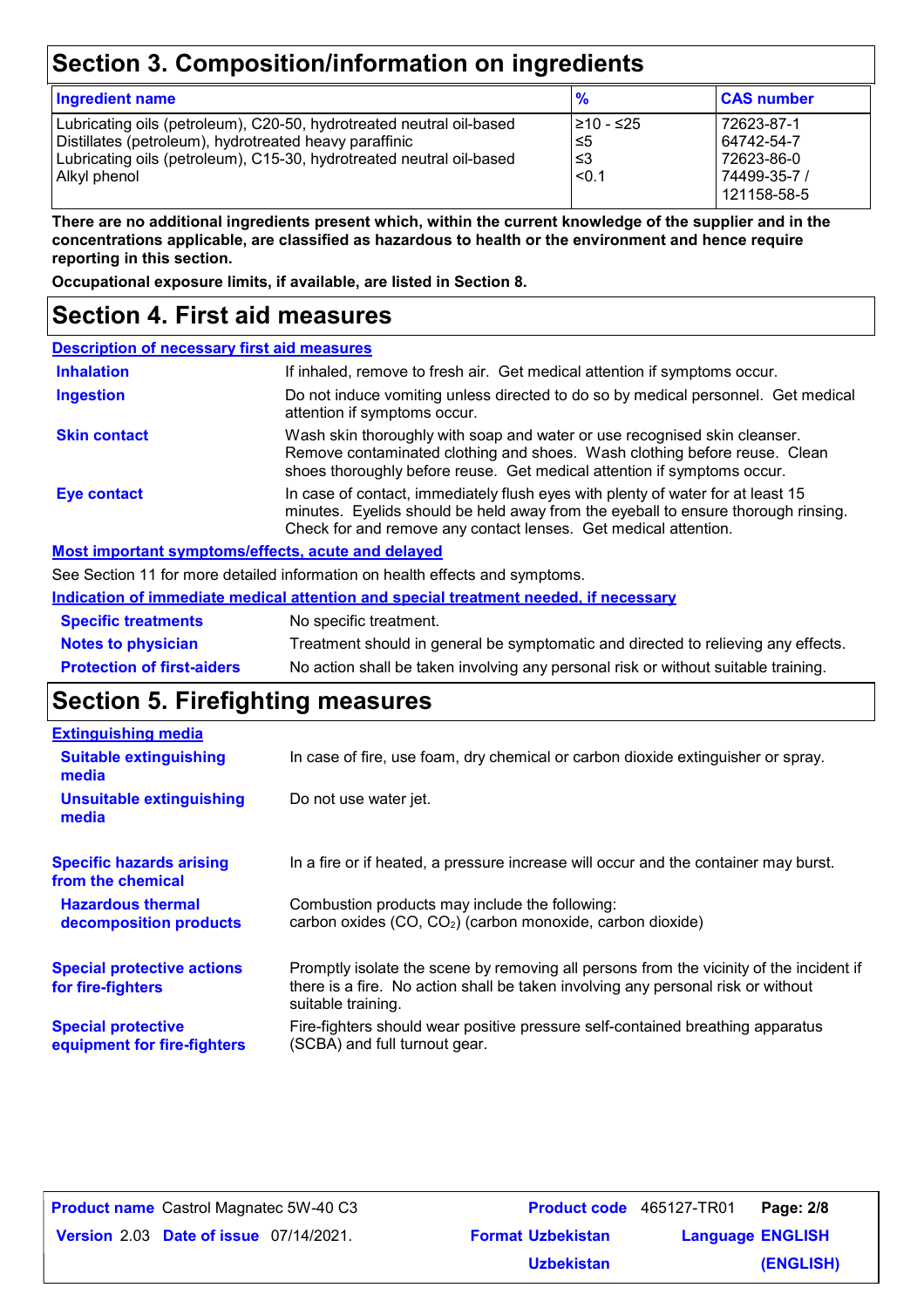# **Section 6. Accidental release measures**

|                                                             | <b>Personal precautions, protective equipment and emergency procedures</b>                                                                                                                                                                                                                                                                                                                         |
|-------------------------------------------------------------|----------------------------------------------------------------------------------------------------------------------------------------------------------------------------------------------------------------------------------------------------------------------------------------------------------------------------------------------------------------------------------------------------|
| For non-emergency<br>personnel                              | No action shall be taken involving any personal risk or without suitable training.<br>Evacuate surrounding areas. Keep unnecessary and unprotected personnel from<br>entering. Do not touch or walk through spilt material. Put on appropriate personal<br>protective equipment. Floors may be slippery; use care to avoid falling.                                                                |
| For emergency responders                                    | If specialised clothing is required to deal with the spillage, take note of any<br>information in Section 8 on suitable and unsuitable materials. See also the<br>information in "For non-emergency personnel".                                                                                                                                                                                    |
| <b>Environmental precautions</b>                            | Avoid dispersal of spilt material and runoff and contact with soil, waterways, drains<br>and sewers. Inform the relevant authorities if the product has caused environmental<br>pollution (sewers, waterways, soil or air).                                                                                                                                                                        |
| <b>Methods and material for containment and cleaning up</b> |                                                                                                                                                                                                                                                                                                                                                                                                    |
| <b>Small spill</b>                                          | Stop leak if without risk. Move containers from spill area. Absorb with an inert<br>material and place in an appropriate waste disposal container. Dispose of via a<br>licensed waste disposal contractor.                                                                                                                                                                                         |
| <b>Large spill</b>                                          | Stop leak if without risk. Move containers from spill area. Prevent entry into sewers,<br>water courses, basements or confined areas. Contain and collect spillage with non-<br>combustible, absorbent material e.g. sand, earth, vermiculite or diatomaceous earth<br>and place in container for disposal according to local regulations. Dispose of via a<br>licensed waste disposal contractor. |

### **Section 7. Handling and storage**

#### **Precautions for safe handling**

| <b>Protective measures</b>                                                       | Put on appropriate personal protective equipment (see Section 8).                                                                                                                                                                                                                                                                                                                                                                                                                                                                                                                              |
|----------------------------------------------------------------------------------|------------------------------------------------------------------------------------------------------------------------------------------------------------------------------------------------------------------------------------------------------------------------------------------------------------------------------------------------------------------------------------------------------------------------------------------------------------------------------------------------------------------------------------------------------------------------------------------------|
| <b>Advice on general</b><br>occupational hygiene                                 | Eating, drinking and smoking should be prohibited in areas where this material is<br>handled, stored and processed. Wash thoroughly after handling. Remove<br>contaminated clothing and protective equipment before entering eating areas. See<br>also Section 8 for additional information on hygiene measures.                                                                                                                                                                                                                                                                               |
| <b>Conditions for safe storage,</b><br>including any<br><b>incompatibilities</b> | Store in accordance with local regulations. Store in original container protected<br>from direct sunlight in a dry, cool and well-ventilated area, away from incompatible<br>materials (see Section 10) and food and drink. Keep container tightly closed and<br>sealed until ready for use. Store and use only in equipment/containers designed for<br>use with this product. Containers that have been opened must be carefully resealed<br>and kept upright to prevent leakage. Do not store in unlabelled containers. Use<br>appropriate containment to avoid environmental contamination. |
| <b>Not suitable</b>                                                              | Prolonged exposure to elevated temperature.                                                                                                                                                                                                                                                                                                                                                                                                                                                                                                                                                    |

### **Section 8. Exposure controls/personal protection**

#### **Control parameters**

| <b>Occupational exposure limits</b> |  |
|-------------------------------------|--|
| None.                               |  |

**Appropriate engineering controls** Provide exhaust ventilation or other engineering controls to keep the relevant airborne concentrations below their respective occupational exposure limits. All activities involving chemicals should be assessed for their risks to health, to ensure exposures are adequately controlled. Personal protective equipment should only be considered after other forms of control measures (e.g. engineering controls) have been suitably evaluated. Personal protective equipment should conform to appropriate standards, be suitable for use, be kept in good condition and properly maintained.

| <b>Product name</b> Castrol Magnatec 5W-40 C3 | <b>Product code</b> 465127-TR01 |                         | Page: 3/8 |
|-----------------------------------------------|---------------------------------|-------------------------|-----------|
| <b>Version 2.03 Date of issue 07/14/2021.</b> | <b>Format Uzbekistan</b>        | <b>Language ENGLISH</b> |           |
|                                               | <b>Uzbekistan</b>               |                         | (ENGLISH) |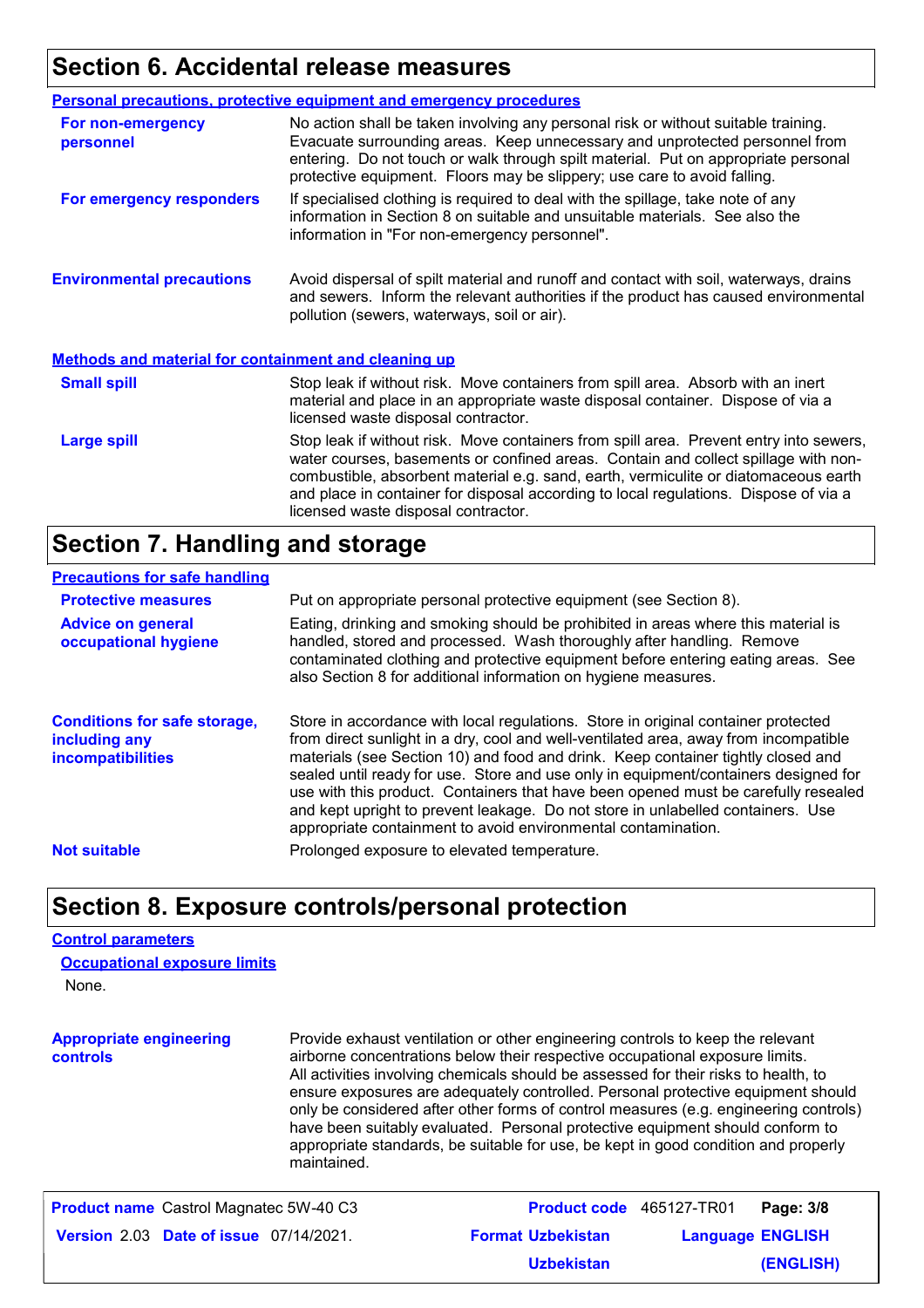# **Section 8. Exposure controls/personal protection**

|                                           | Your supplier of personal protective equipment should be consulted for advice on<br>selection and appropriate standards. For further information contact your national<br>organisation for standards.<br>The final choice of protective equipment will depend upon a risk assessment. It is<br>important to ensure that all items of personal protective equipment are compatible.                                                                                                                                                                                                                                                                                                                                                                                                              |
|-------------------------------------------|-------------------------------------------------------------------------------------------------------------------------------------------------------------------------------------------------------------------------------------------------------------------------------------------------------------------------------------------------------------------------------------------------------------------------------------------------------------------------------------------------------------------------------------------------------------------------------------------------------------------------------------------------------------------------------------------------------------------------------------------------------------------------------------------------|
| <b>Environmental exposure</b><br>controls | Emissions from ventilation or work process equipment should be checked to ensure<br>they comply with the requirements of environmental protection legislation. In some<br>cases, fume scrubbers, filters or engineering modifications to the process<br>equipment will be necessary to reduce emissions to acceptable levels.                                                                                                                                                                                                                                                                                                                                                                                                                                                                   |
| <b>Individual protection measures</b>     |                                                                                                                                                                                                                                                                                                                                                                                                                                                                                                                                                                                                                                                                                                                                                                                                 |
| <b>Hygiene measures</b>                   | Wash hands, forearms and face thoroughly after handling chemical products, before<br>eating, smoking and using the lavatory and at the end of the working period.<br>Appropriate techniques should be used to remove potentially contaminated clothing.<br>Wash contaminated clothing before reusing. Ensure that eyewash stations and<br>safety showers are close to the workstation location.                                                                                                                                                                                                                                                                                                                                                                                                 |
| <b>Eye/face protection</b>                | Safety glasses with side shields.                                                                                                                                                                                                                                                                                                                                                                                                                                                                                                                                                                                                                                                                                                                                                               |
| <b>Skin protection</b>                    |                                                                                                                                                                                                                                                                                                                                                                                                                                                                                                                                                                                                                                                                                                                                                                                                 |
| <b>Hand protection</b>                    | Wear protective gloves if prolonged or repeated contact is likely. Wear chemical<br>resistant gloves. Recommended: Nitrile gloves. The correct choice of protective<br>gloves depends upon the chemicals being handled, the conditions of work and use,<br>and the condition of the gloves (even the best chemically resistant glove will break<br>down after repeated chemical exposures). Most gloves provide only a short time of<br>protection before they must be discarded and replaced. Because specific work<br>environments and material handling practices vary, safety procedures should be<br>developed for each intended application. Gloves should therefore be chosen in<br>consultation with the supplier/manufacturer and with a full assessment of the<br>working conditions. |
| <b>Body protection</b>                    | Use of protective clothing is good industrial practice.<br>Personal protective equipment for the body should be selected based on the task<br>being performed and the risks involved and should be approved by a specialist<br>before handling this product.<br>Cotton or polyester/cotton overalls will only provide protection against light<br>superficial contamination that will not soak through to the skin. Overalls should be<br>laundered on a regular basis. When the risk of skin exposure is high (e.g. when<br>cleaning up spillages or if there is a risk of splashing) then chemical resistant aprons<br>and/or impervious chemical suits and boots will be required.                                                                                                           |
| <b>Respiratory protection</b>             | In case of insufficient ventilation, wear suitable respiratory equipment.<br>The correct choice of respiratory protection depends upon the chemicals being<br>handled, the conditions of work and use, and the condition of the respiratory<br>equipment. Safety procedures should be developed for each intended application.<br>Respiratory protection equipment should therefore be chosen in consultation with<br>the supplier/manufacturer and with a full assessment of the working conditions.                                                                                                                                                                                                                                                                                           |

# **Section 9. Physical and chemical properties**

| <b>Appearance</b>      |                                                                                     |
|------------------------|-------------------------------------------------------------------------------------|
| <b>Physical state</b>  | Liquid.                                                                             |
| <b>Colour</b>          | Amber. [Light]                                                                      |
| <b>Odour</b>           | Not available.                                                                      |
| <b>Odour threshold</b> | Not available.                                                                      |
| рH                     | Not available.                                                                      |
| <b>Melting point</b>   | Not available.                                                                      |
| <b>Boiling point</b>   | Not available.                                                                      |
| <b>Flash point</b>     | Closed cup: 205°C (401°F) [Pensky-Martens.]<br>Open cup: 230°C (446°F) [Cleveland.] |

| <b>Product name</b> Castrol Magnatec 5W-40 C3 | Product code 465127-TR01 |                         | Page: 4/8        |
|-----------------------------------------------|--------------------------|-------------------------|------------------|
| Version 2.03 Date of issue 07/14/2021.        | <b>Format Uzbekistan</b> | <b>Language ENGLISH</b> |                  |
|                                               | t talendain tena         |                         | <b>IFMOLIOUS</b> |

**(ENGLISH) Uzbekistan**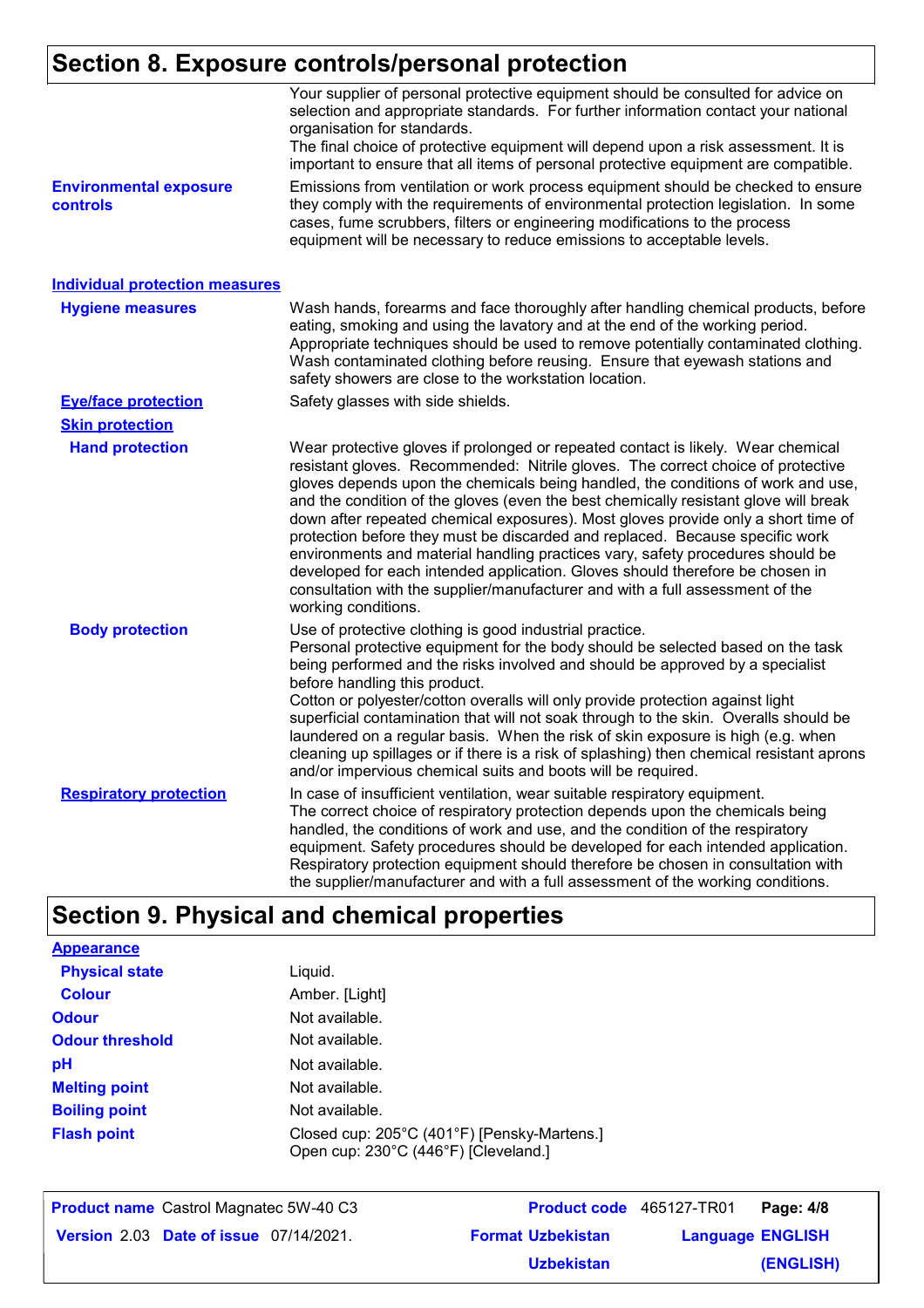# **Section 9. Physical and chemical properties**

| <b>Evaporation rate</b>                           | Not available.                                                                                                                                   |
|---------------------------------------------------|--------------------------------------------------------------------------------------------------------------------------------------------------|
| <b>Flammability (solid, gas)</b>                  | Not applicable. Based on - Physical state                                                                                                        |
| Lower and upper explosive<br>(flammable) limits   | Not available.                                                                                                                                   |
| <b>Vapour pressure</b>                            | Not available.                                                                                                                                   |
| <b>Vapour density</b>                             | Not available.                                                                                                                                   |
| <b>Relative density</b>                           | Not available.                                                                                                                                   |
| <b>Density</b>                                    | $\leq$ 1000 kg/m <sup>3</sup> (<1 g/cm <sup>3</sup> ) at 15 <sup>°</sup> C                                                                       |
| <b>Solubility</b>                                 | insoluble in water.                                                                                                                              |
| <b>Partition coefficient: n-</b><br>octanol/water | Not available.                                                                                                                                   |
| <b>Auto-ignition temperature</b>                  | Not available.                                                                                                                                   |
| <b>Decomposition temperature</b>                  | Not available.                                                                                                                                   |
| <b>Viscosity</b>                                  | Kinematic: 83 mm <sup>2</sup> /s (83 cSt) at $40^{\circ}$ C<br>Kinematic: 13.5 to 16.2 mm <sup>2</sup> /s (13.5 to 16.2 cSt) at 100 $^{\circ}$ C |

# **Section 10. Stability and reactivity**

| <b>Reactivity</b>                            | No specific test data available for this product. Refer to Conditions to avoid and<br>Incompatible materials for additional information.                                   |
|----------------------------------------------|----------------------------------------------------------------------------------------------------------------------------------------------------------------------------|
| <b>Chemical stability</b>                    | The product is stable.                                                                                                                                                     |
| <b>Possibility of hazardous</b><br>reactions | Under normal conditions of storage and use, hazardous reactions will not occur.<br>Under normal conditions of storage and use, hazardous polymerisation will not<br>occur. |
| <b>Conditions to avoid</b>                   | Avoid all possible sources of ignition (spark or flame).                                                                                                                   |
| Incompatible materials                       | Reactive or incompatible with the following materials: oxidising materials.                                                                                                |
| <b>Hazardous decomposition</b><br>products   | Under normal conditions of storage and use, hazardous decomposition products<br>should not be produced.                                                                    |

# **Section 11. Toxicological information**

### **Information on toxicological effects**

#### **Aspiration hazard**

| <b>Name</b>                                                          | <b>Result</b>                         |
|----------------------------------------------------------------------|---------------------------------------|
| Lubricating oils (petroleum), C20-50, hydrotreated neutral oil-based | <b>ASPIRATION HAZARD - Category 1</b> |
| Distillates (petroleum), hydrotreated heavy paraffinic               | <b>ASPIRATION HAZARD - Category 1</b> |
| Lubricating oils (petroleum), C15-30, hydrotreated neutral oil-based | <b>ASPIRATION HAZARD - Category 1</b> |

| <b>Information on likely routes</b> | Routes of entry anticipated: Dermal, Inhalation. |
|-------------------------------------|--------------------------------------------------|
|                                     |                                                  |

**of exposure**

| <b>Potential acute health effects</b> |                                                                                                     |
|---------------------------------------|-----------------------------------------------------------------------------------------------------|
| Eye contact                           | No known significant effects or critical hazards.                                                   |
| <b>Inhalation</b>                     | Vapour inhalation under ambient conditions is not normally a problem due to low<br>vapour pressure. |
| <b>Skin contact</b>                   | Defatting to the skin. May cause skin dryness and irritation.                                       |
| <b>Ingestion</b>                      | No known significant effects or critical hazards.                                                   |

| <b>Product name</b> Castrol Magnatec 5W-40 C3 | <b>Product code</b> 465127-TR01 |                         | Page: 5/8 |
|-----------------------------------------------|---------------------------------|-------------------------|-----------|
| <b>Version 2.03 Date of issue 07/14/2021.</b> | <b>Format Uzbekistan</b>        | <b>Language ENGLISH</b> |           |
|                                               | <b>Uzbekistan</b>               |                         | (ENGLISH) |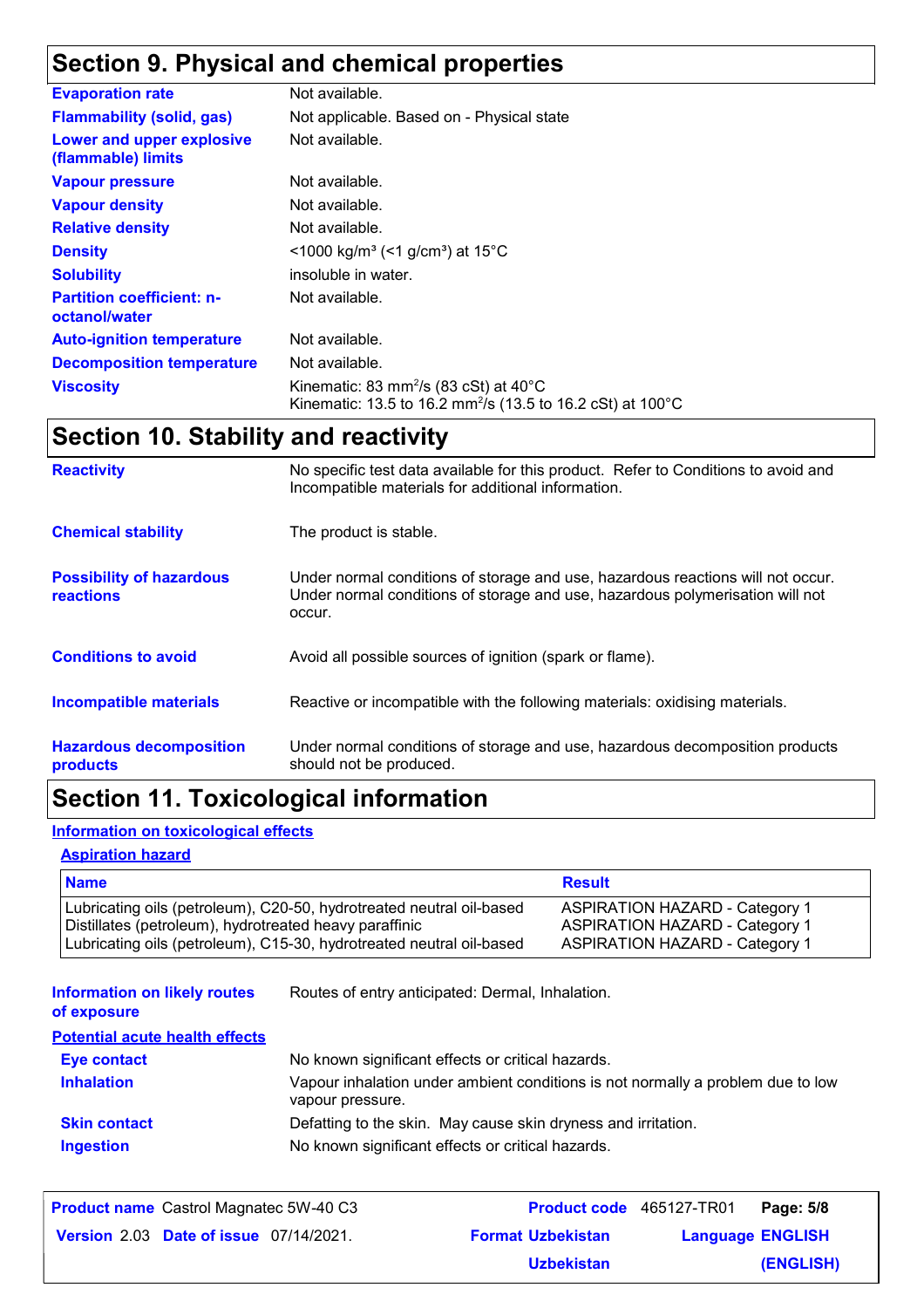# **Section 11. Toxicological information**

|                                         | Symptoms related to the physical, chemical and toxicological characteristics                                                                                                                                                                                                                                                                                                                                       |
|-----------------------------------------|--------------------------------------------------------------------------------------------------------------------------------------------------------------------------------------------------------------------------------------------------------------------------------------------------------------------------------------------------------------------------------------------------------------------|
| <b>Eye contact</b>                      | No specific data.                                                                                                                                                                                                                                                                                                                                                                                                  |
| <b>Inhalation</b>                       | No specific data.                                                                                                                                                                                                                                                                                                                                                                                                  |
| <b>Skin contact</b>                     | Adverse symptoms may include the following:<br>irritation<br>dryness<br>cracking                                                                                                                                                                                                                                                                                                                                   |
| <b>Ingestion</b>                        | No specific data.                                                                                                                                                                                                                                                                                                                                                                                                  |
|                                         | Delayed and immediate effects as well as chronic effects from short and long-term exposure                                                                                                                                                                                                                                                                                                                         |
| <b>Eye contact</b>                      | Potential risk of transient stinging or redness if accidental eye contact occurs.                                                                                                                                                                                                                                                                                                                                  |
| <b>Inhalation</b>                       | Overexposure to the inhalation of airborne droplets or aerosols may cause irritation<br>of the respiratory tract.                                                                                                                                                                                                                                                                                                  |
| <b>Skin contact</b>                     | Prolonged or repeated contact can defat the skin and lead to irritation, cracking and/<br>or dermatitis.                                                                                                                                                                                                                                                                                                           |
| <b>Ingestion</b>                        | Ingestion of large quantities may cause nausea and diarrhoea.                                                                                                                                                                                                                                                                                                                                                      |
| <b>Potential chronic health effects</b> |                                                                                                                                                                                                                                                                                                                                                                                                                    |
| <b>General</b>                          | <b>USED ENGINE OILS</b><br>Combustion products resulting from the operation of internal combustion engines<br>contaminate engine oils during use. Used engine oil may contain hazardous<br>components which have the potential to cause skin cancer. Frequent or prolonged<br>contact with all types and makes of used engine oil must therefore be avoided and a<br>high standard of personal hygiene maintained. |
| <b>Carcinogenicity</b>                  | No known significant effects or critical hazards.                                                                                                                                                                                                                                                                                                                                                                  |
| <b>Mutagenicity</b>                     | No known significant effects or critical hazards.                                                                                                                                                                                                                                                                                                                                                                  |
| <b>Teratogenicity</b>                   | No known significant effects or critical hazards.                                                                                                                                                                                                                                                                                                                                                                  |
| <b>Developmental effects</b>            | No known significant effects or critical hazards.                                                                                                                                                                                                                                                                                                                                                                  |
| <b>Fertility effects</b>                | No known significant effects or critical hazards.                                                                                                                                                                                                                                                                                                                                                                  |

# **Section 12. Ecological information**

**Environmental effects** No known significant effects or critical hazards.

#### **Persistence and degradability**

Expected to be biodegradable.

#### **Bioaccumulative potential**

This product is not expected to bioaccumulate through food chains in the environment.

| <b>Mobility in soil</b><br><b>Mobility</b> | Spillages may penetrate the soil causing ground water contamination.                                                      |
|--------------------------------------------|---------------------------------------------------------------------------------------------------------------------------|
| <b>Other ecological information</b>        | Spills may form a film on water surfaces causing physical damage to organisms.<br>Oxygen transfer could also be impaired. |

| <b>Product name</b> Castrol Magnatec 5W-40 C3 | <b>Product code</b> 465127-TR01 |                         | Page: 6/8 |
|-----------------------------------------------|---------------------------------|-------------------------|-----------|
| <b>Version 2.03 Date of issue 07/14/2021.</b> | <b>Format Uzbekistan</b>        | <b>Language ENGLISH</b> |           |
|                                               | <b>Uzbekistan</b>               |                         | (ENGLISH) |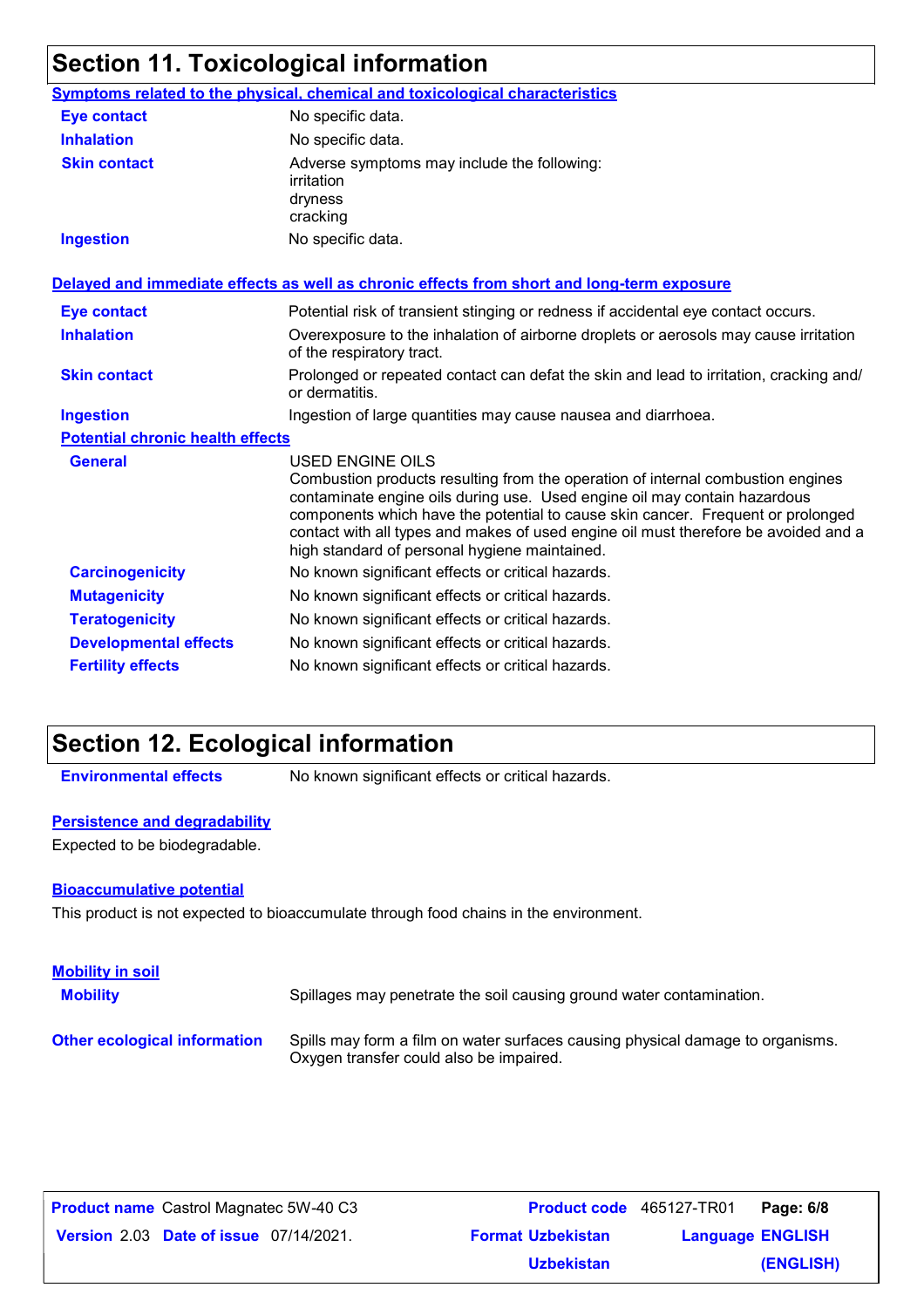# **Section 13. Disposal considerations**

| <b>Disposal methods</b> | The generation of waste should be avoided or minimised wherever possible.<br>Significant quantities of waste product residues should not be disposed of via the<br>foul sewer but processed in a suitable effluent treatment plant. Dispose of surplus<br>and non-recyclable products via a licensed waste disposal contractor. Disposal of<br>this product, solutions and any by-products should at all times comply with the<br>requirements of environmental protection and waste disposal legislation and any<br>regional local authority requirements. Waste packaging should be recycled.<br>Incineration or landfill should only be considered when recycling is not feasible. This<br>material and its container must be disposed of in a safe way. Empty containers or<br>liners may retain some product residues. Avoid dispersal of spilt material and runoff<br>and contact with soil, waterways, drains and sewers. |
|-------------------------|----------------------------------------------------------------------------------------------------------------------------------------------------------------------------------------------------------------------------------------------------------------------------------------------------------------------------------------------------------------------------------------------------------------------------------------------------------------------------------------------------------------------------------------------------------------------------------------------------------------------------------------------------------------------------------------------------------------------------------------------------------------------------------------------------------------------------------------------------------------------------------------------------------------------------------|
|                         |                                                                                                                                                                                                                                                                                                                                                                                                                                                                                                                                                                                                                                                                                                                                                                                                                                                                                                                                  |

### **Section 14. Transport information**

|                                      | <b>IMDG</b>              | <b>IATA</b>              |
|--------------------------------------|--------------------------|--------------------------|
| <b>UN number</b>                     | Not regulated.           | Not regulated.           |
| <b>UN proper</b><br>shipping name    | $\overline{\phantom{a}}$ | $\blacksquare$           |
| <b>Transport hazard</b><br>class(es) | $\blacksquare$           | ۰                        |
| <b>Packing group</b>                 | $\blacksquare$           | $\overline{\phantom{a}}$ |
| <b>Environmental</b><br>hazards      | No.                      | No.                      |
| <b>Additional</b><br>information     | -                        | -                        |

**Special precautions for user** Not available.

# **Section 15. Regulatory information**

#### **Regulation according to other foreign laws**

| <b>REACH Status</b>                                             | For the REACH status of this product please consult your company contact, as<br>identified in Section 1. |
|-----------------------------------------------------------------|----------------------------------------------------------------------------------------------------------|
| <b>United States inventory</b><br>(TSCA 8b)                     | All components are active or exempted.                                                                   |
| <b>Australia inventory (AICS)</b>                               | All components are listed or exempted.                                                                   |
| <b>Canada inventory</b>                                         | All components are listed or exempted.                                                                   |
| <b>China inventory (IECSC)</b>                                  | All components are listed or exempted.                                                                   |
| <b>Japan inventory (ENCS)</b>                                   | At least one component is not listed.                                                                    |
| <b>Korea inventory (KECI)</b>                                   | All components are listed or exempted.                                                                   |
| <b>Philippines inventory</b><br>(PICCS)                         | At least one component is not listed.                                                                    |
| <b>Taiwan Chemical</b><br><b>Substances Inventory</b><br>(TCSI) | All components are listed or exempted.                                                                   |